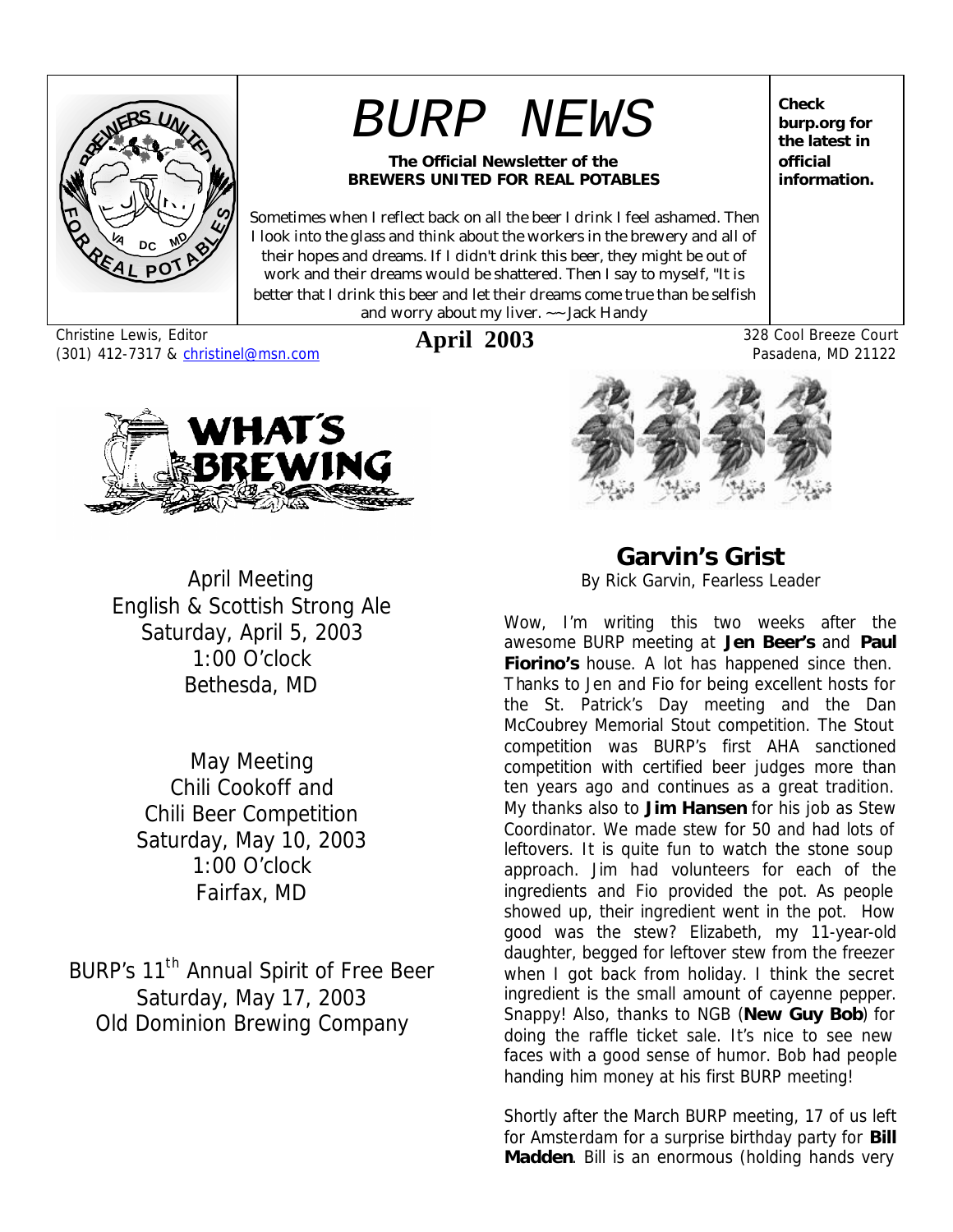wide) friend of BURP and makes awesome beer as Brewmaster at Cap City Shirlington. Bill's fiancée, **Beth Fox**, kept Bill in the dark about his birthday trip up until they checked in for their flight. 15 additional folks hit Amsterdam the day before and the day after Beth and Bill traveled. On Friday March 21<sup>st</sup> we met at Café 't Arendsnest <http://www.arendsnest.nl/> for a beer tasting given by **Peter Van Arend**. When Bill walked into the tasting it was "Surprise." "I'm completely flabbergasted," said Bill. Amsterdam is a pretty darn good place for a birthday party. Peter Van Arend's café is a treasure. He only serves beer from Dutch breweries. There is a lot of good beer and cheer to be had there.

BURP has a lot of fun coming up. The April meeting at the home of **Jay and Dale Chiorini** in Kensington is hitting the DC weather sweetspot. April is my favorite month of the year, and a great month to brew Cherry Blossom Wit!!! Our clone competition this year is Victory Whirlwind Wit and the team of **Cannon<sup>2</sup>** , **Lewis** and **Garvin** are working to repeat as the uberclones. The contest will be held at the June meeting. You still have time brew and enter the SoFB as well. My new 28-gallon kettle just arrived from More Beer and I'm looking forward to filling it this weekend – Kellerbier wille vorherrsch im Mai! Just doing my part to brew more and better beer this year! This is a great time of year to brew: the water is cold so the beer chills fast, the weather is nice, the days are long and the nights are cool so the beer comes out sweet.

May is looking busy!! May  $10<sup>th</sup>$  is the Chili cookoff. We are looking for a Chili Commissioner to run the competition. This is a simple job: assign entry numbers, keep the entrants from tampering with each other's chili, make certain nobody votes more than once, and count the votes. Perhaps this year we will not have any enormous voting block teams? Satan's Sphincter Chili will be back for the threepeat, mixing pleasure and pain. May  $10<sup>th</sup>$  is also the BURP meeting that you should bring your Spirit of Free Beer entries. I know there has been a lot of great brewing this winter. Take those beers for a test ride in the contest!

A sober reminder to all BURPERS: We want you to have a good time, but you MUST respect our hosts and their property. Remember, they have to continue to live there after BURP has left.

Disturbing meetings, rudeness to guests or neighbors, and any illegal behavior is unacceptable. We love you and want you to continue in BURP for a very long time. So, we will not allow you drive while intoxicated or endanger anyone's safety in other ways. It is up to the BURP officers to enforce these policies. The primary enforcers are the President and Treasurer. Let an officer know if you have a concern about one of our BURP friends.

Cheers, Rick



#### **BURP EDUCATION UPDATE**

*By Wendy Aaronson, Minister of Enlightenment*

At the April meeting, we will begin our educational series on the indigenous beers of the world with a demonstration on the brewing of chang, the ancient beer of the Himalayas. Chang is distinguished from other fermented grain beverages in that the conversion of the starch to sugar and subsequent fermentation are accomplished using the same catalyst – a yeast cake known as phap. Phap contains not only yeast but also a variety of other fungal organisms. The various microflora work in combination with the yeast to convert the starches to sugars and then ferment them. Grains used to brew chang include rice, millet, barley, and occasionally corn, but rice is the most traditional.

We are very fortunate to have phap available to us brought back from Asia by BURPer **Steve Marler**. Using this phap and cooked rice, Bill Ridgely and I will give a brief demonstration of the chang brewing process at the meeting, and we will have samples of chang (brewed prior to the meeting) for everyone to taste.

This will be the first of several educational sessions on indigenous beers of the world. We also plan to feature African sorghum beer, Andean chicha, Finnish sahti, and perhaps other examples at subsequent meetings.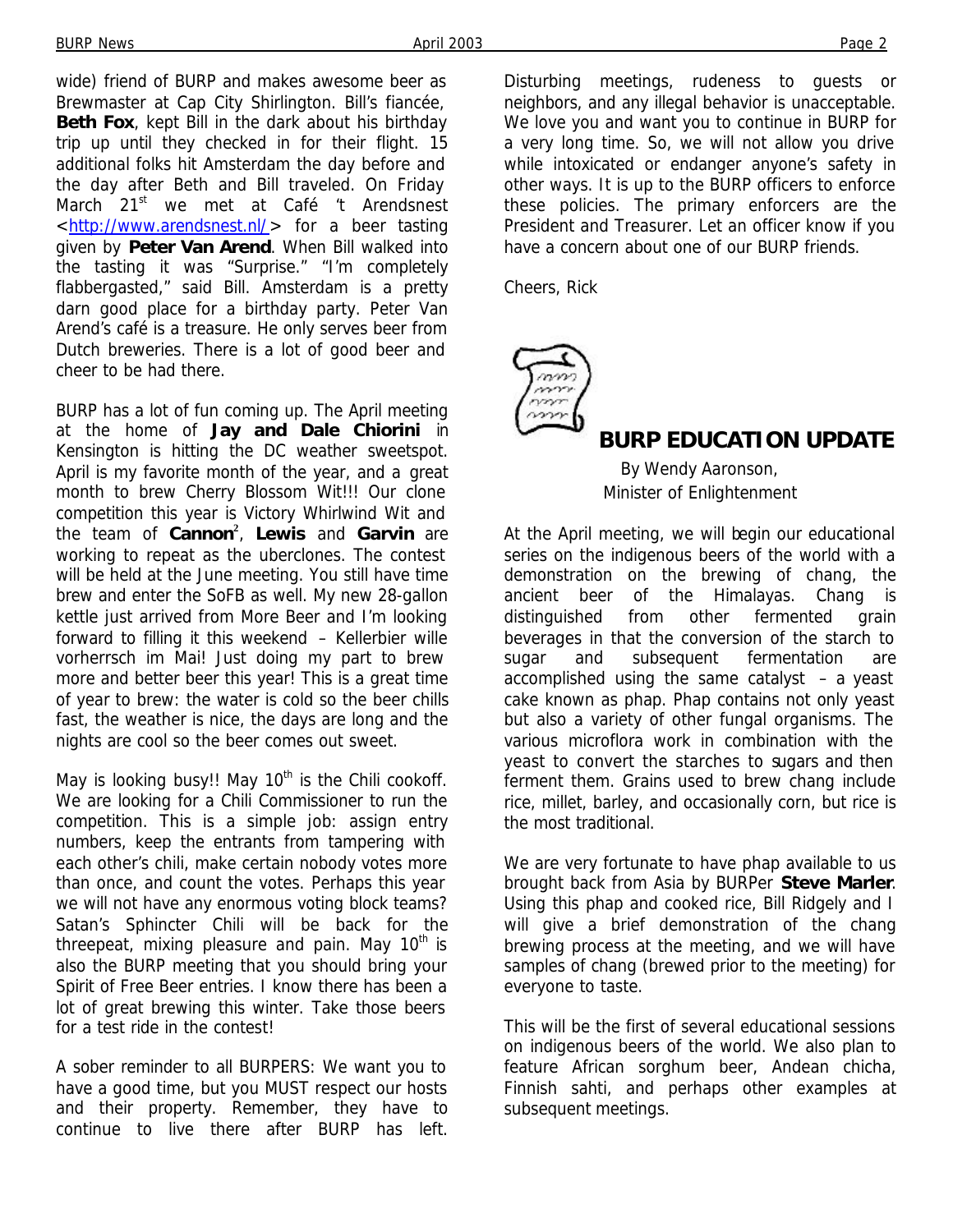#### BURP News Page 3

#### **BURP Signs 15 Year Lease on House**

By Raki Tsipouro



In a surprise move, BURP has signed a 15 year lease on a former fraternity house on University of Maryland's Fraternity row. **John Robinson**, on the faculty at the University, was instrumental in finding this opportunity for BURP. "The former Zeta Beta Tau house has been sitting vacant. That's a lot of rent that could be paying my salary. Did you know that the original basis for the word salary is the Greek word for salt, salarum? Most words can be traced back to their Greek origins. Besides, I'm getting close to retirement age."

And it looks like BURP is joining Maryland's Greek system. **Matt Supple**, Director of Greek Life at the University said, "BURP is a welcome addition to Maryland's Greek system. Fraternity life used to be all about beer, but now none of the Greek's are old enough to drink. The BURPers are not only old enough, they brew their own!"

BURP has been conducting a search for a site for the BURPWorld retirement home. This location meets all of the requirements. BURP President **Rick Garvin** said, "There are twenty 10x12 bedrooms and large communal bathrooms on both residential floors. We'll easily be able to add a sauna in each bathroom. The kitchen is institutional style, has lots of 220 volt outlets, and steam jacketed kettles. We'll be able to fit a 7-barrel system in here easily. If there's any space left after the geezers move in,

I'm moving back to College Park." With a monthly rent of \$8,000 including utilities, BURPWorld will be one of the most affordable brewer retirement communities in the region. "I'm not ready to give up my house yet, but I may rent a room anyways. Watching those boys strut off to class is worth the price of admission. And imagine, beer for breakfast every day!" said **Allison Skeel**.

If you are interested in getting in the queue for BURPWorld you can contact **John Robinson** at robinson@bss1.umd.edu.



#### **Betsy and Tom's Kulture Korner**

## **April Club Competition – English and Scottish Strong Ales**

English Old Ale and Scottish Wee Heavy, the British Isles' big boys. With strengths approaching those of Barley Wine, these aren't exactly your every day, lawn mower beers. But, they have a venerable history and in fact, were better known years ago, before the advent of Porter and Pale Ales, as simply English and Scottish Ale! Back in the day, these were the beers being brewed in England and Scotland. Of course, strength was crucial back then to prevent the kind of spoilage that would make beer undrinkable, so the original beers were big.

Today, Scottish Wee Heavy's are pretty well defined and the commercial examples are fairly similar in gravity and taste. As with all Scottish Ales, a clean maltiness is the key with hops used only for balance (and barely that!) Cool or even cold primary and secondary fermentations really help clean up unwanted esters. Standard question…What about peat malt? Well, I always appreciate the chance to get up on my soapbox. <Step Up> Peated malt works great in the production of Scotch Whisky, but is only used in a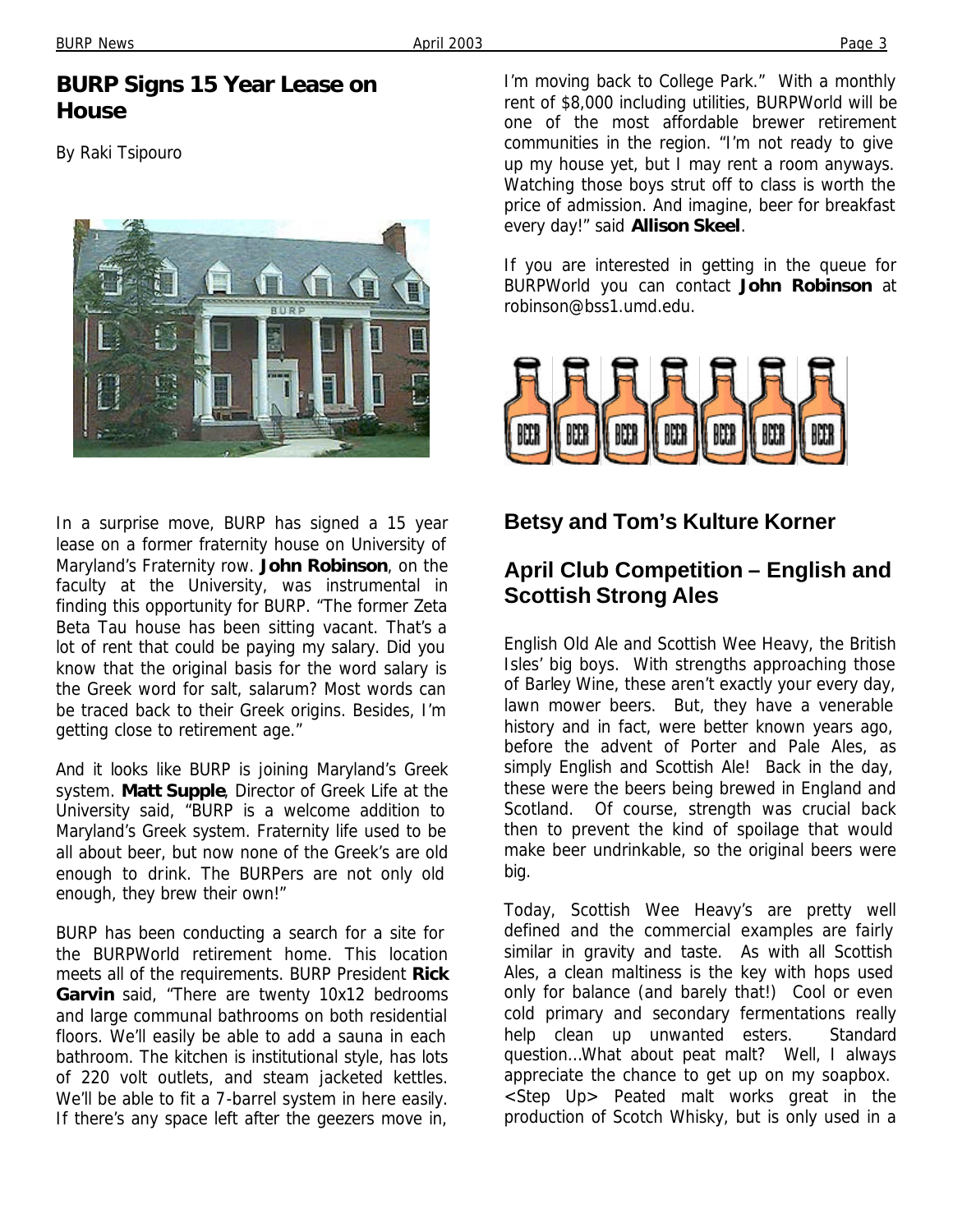very few Scottish breweries for modern "specialty" beers. Traditional Scottish Ales—and, especially the best examples--never use peated malt. Though the yeasts used can throw off a faint smoky phenolic character, which adds complexity to these clean, malty beers. <Step Down> Traquair House and McEwan's Scotch Ale are good examples of the Scottish Wee Heavy Style.

English Old Ale, on the other hand is a tough style to get your hands around. They range from the very strong, almost Barley Wine-strength Thomas Hardy Ale, to average gravity winter ales such as Young's Winter Warmer and Woodford's Norfolk Nog. Theakston's Old Peculiar, a classic and wellknown example, only weighs in at 1.057--not exactly your standard session beer strength (unless you're drinking at American establishments such as Sweetwater and Victory where beers of this strength are the norm!) Although Old Ales could never be considered "Pale" beers, their colors range from dark copper to almost black. The one binding feature of these ales is a lack of significant hop presence (no American Old Ales here.) Also, unlike most standard English Bitters, these beers age gracefully. The winter seasonal ales in the UK are generally brewed in late October/early November and last throughout the Winter.

This month's BURP club competition is for BJCP Category 11, English and Scottish Strong Ales. Entries will be accepted in the English Old Ale and Scottish Wee Heavy styles. The winning beer will be eligible to be sent on to the AHA Club Only Competition. Two bottles are required for our competition, but if you want your beer sent on to the AHA COC (at BURP expense), then you will need an additional three bottles.

## **Future Club Competitions**

Some decisions have been made on the May and June BURP Club Competitions. For May, in a shameless attempt to have some quality FREE BEER at the **May meeting** (as well as avoiding having to judge beer during the Chili Competition), we will be holding our first invitational **Chili Beer Competition**. Several of BURP's more prolific brewers have been invited to brew beer for the May meeting. The theme is **The Beer that Goes Best with Chili.** The invitees have been paired into teams and the beers will be judged in the same way as the chili, by the club attendees at the meeting. So what does this mean to the rest of us? Well, if you would like to put together a twoperson/brewery team to challenge our selected brewers, then please do! The more beer, the better! Free Beer! The only rules are that the beer has to be brewed by not more or less than two brewers (a team beer) and you have to provide a 5-gallon keg of the beer at the May meeting. Again, any style goes, as long as it goes well with Chili (and a good question would be does any beer go well with Satan's Sphincter…stay tuned!!!)

In **June**, we'll be doing our first **Clone Beer Competition** in several years. This year's Clone beer, chosen by our last winners, the team of Garvin/Lewis/Cannon, is…. drum roll, please…. **Victory Brewing Company's Whirlwind Wit!** The rules are these: the beer most closely resembling Whirlwind Wit will prevail; the brew will again be a Team Beer, with the teams consisting of at least two brewers working together, but not more than three; and finally, each team can only enter one beer. We aren't looking for those 12 member teams like we had several years ago, or that group that used several different yeasts to have 3 or more entries. Smaller teams, one entry, lots of beer! *And*, BURP will pay for 5 gallons worth of ingredients for each brewing team! If you are interested in brewing for the Clone competition, contact your friendly Ministers of Culture. We are negotiating with representatives of the Victory Brewing Company to have a keg of Whirlwind Wit at the meeting for calibration purposes!

## **Announcing BURP's 11th Annual Spirit of Free Beer**

Building on the runaway success of last year's event, this year's Spirit of Free Beer promises to be another fabulous BURP experience. The competition will be held at the Old Dominion Brewing Company on Saturday, May 17, 2003. Entries will be accepted starting Saturday, April 26 through the BURP meeting/Chili Competition on May 10. Last year we had over 400 beers, once again ensuring our position as one of the most prestigious competitions in the country. As in years past, we are one of the 12 qualifying competitions for the **Masters Championship of Amateur**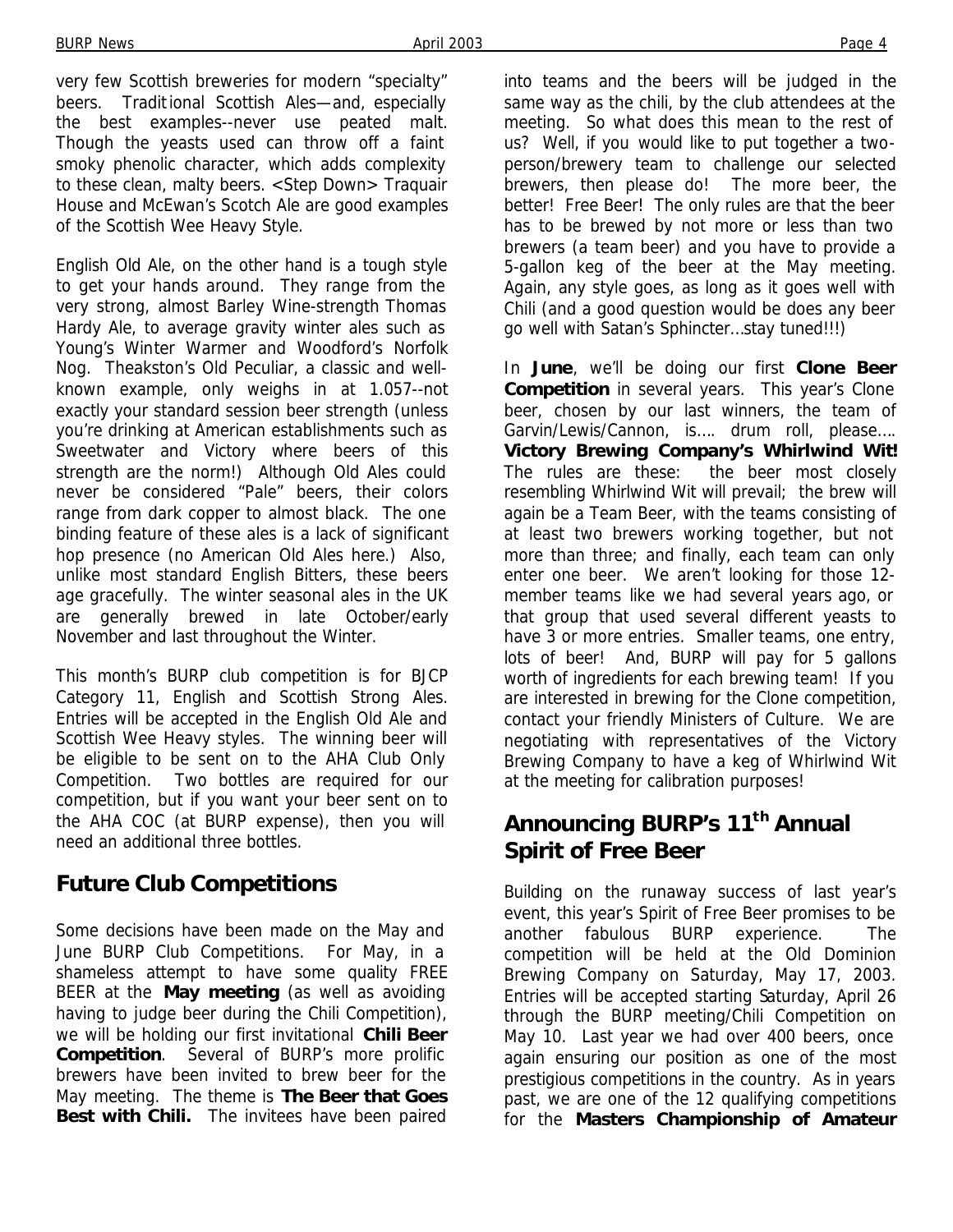**Brewing**. So get those brewpots boiling and get those beers entered. Lavish prizes offered in every category including Brewer of the Day gigs at

#### **Calling all Volunteers**

We're going to need crack teams of BURP volunteers for this year's Spirit of Free Beer! If you would like to help out, trust me, we will find rewarding work for you to do! Contact your friendly co-Ministers of Culture, **Betsy Kepler** or **Tom Cannon** if you would like to participate in the 11<sup>th</sup> BURP Spirit of Free Beer, the biggest event on any BURP calendar!

several of our local breweries and brewpubs.

#### **AHA Nationals**

The American Homebrewer's Association National Homebrew Competition Regionals are being held in late April in sites across the country. The Regional Competition associated with our area will be held in Cleveland on April 25-27. BURP supports this national competition, which awards Homebrew Club points toward Homebrew Club of the Year. To that end, BURP will cover the shipping costs for any BURP members who want to enter. Any BJCP style is welcome. Bring your beer to the April meeting, or get in touch with Betsy or Tom to arrange for pick-up or drop off. We'll be doing the mailing on April 13, so get us your beers to us before then. Information on the competition can be found at http://www.beertown.org/events/nhc/index.html and

http://www.beertown.org/events/nhc/pdf/03rules\_r egs.pdf.

Please note: \*\*\*BURP will handle the packaging and shipping cost of our club's entries, but the individual brewer must fill out all the paper work for the beer and pay the entry fee.

#### **Bill Madden to Open BrewPub/Coffeeshop in Virginia**

*By Pieter Van Debutt*

**Bill Madden** was quite taken with the culture and experience of Amsterdam during his March visit. So taken, in fact that he has decided to merge his personal passion and that famous passion of Amsterdam: The Coffeeshop. "I kept seeing all of these happy people relaxing in coffeeshops, but they did not have any beer. I really think that a good craft brewed beer would round out the experience. I mean, they had a coffeeshop on every corner!" When asked if it would be difficult to get the appropriate licensing, Madden said, "One of the important jobs of a brewer is working with the ATF. Once you have a few contacts in the organization things go much smoother. We are just talking about another variety of hops here, right? You're not even required to put the variety of hops on a beer label. Who's gonna know?"

#### **Last Chance! BURP does Madison!**

#### *By Woody Lee*

On August  $9<sup>th</sup>$ , the 17<sup>th</sup> Annual Great Taste of the Midwest will be held in beautiful Madison, Wisconsin. It's the second oldest beer festival in the United States, and is a not-to-be-missed event if you love beer. Nearly 100 brewers will have over 400 beers available for open tastings over a five hour period…all for about \$20 a ticket [the 2003 price hasn't yet been set]. Check out the web site for the Madison Homebrewers and Tasters Guild, the event sponsors, for a listing of last year's brewers and a link to FAQ's. [www.mhtg.org]

A BURP contingent will be at this year's Great Taste, and space for more folks is still available. But, if you want to join us, you have to **act quickly** since I need to order tickets for our group from the MHTG when they go on sale in first week of May. They'll sell out very quickly after that, and no tickets are sold at the gate. So, if you want to be part of one of the best beer festivals in the country…and be there with fellow BURPers… please let me know by e-mail at dnwlee@comcast.net, or phone me in the evenings at 703-354-9875 no later than **April 25th .**

I've also held a block of ten rooms in BURP's name at the Madison Concourse Hotel for the night of August 9<sup>th</sup>. As of March 26<sup>th</sup>, just **three rooms**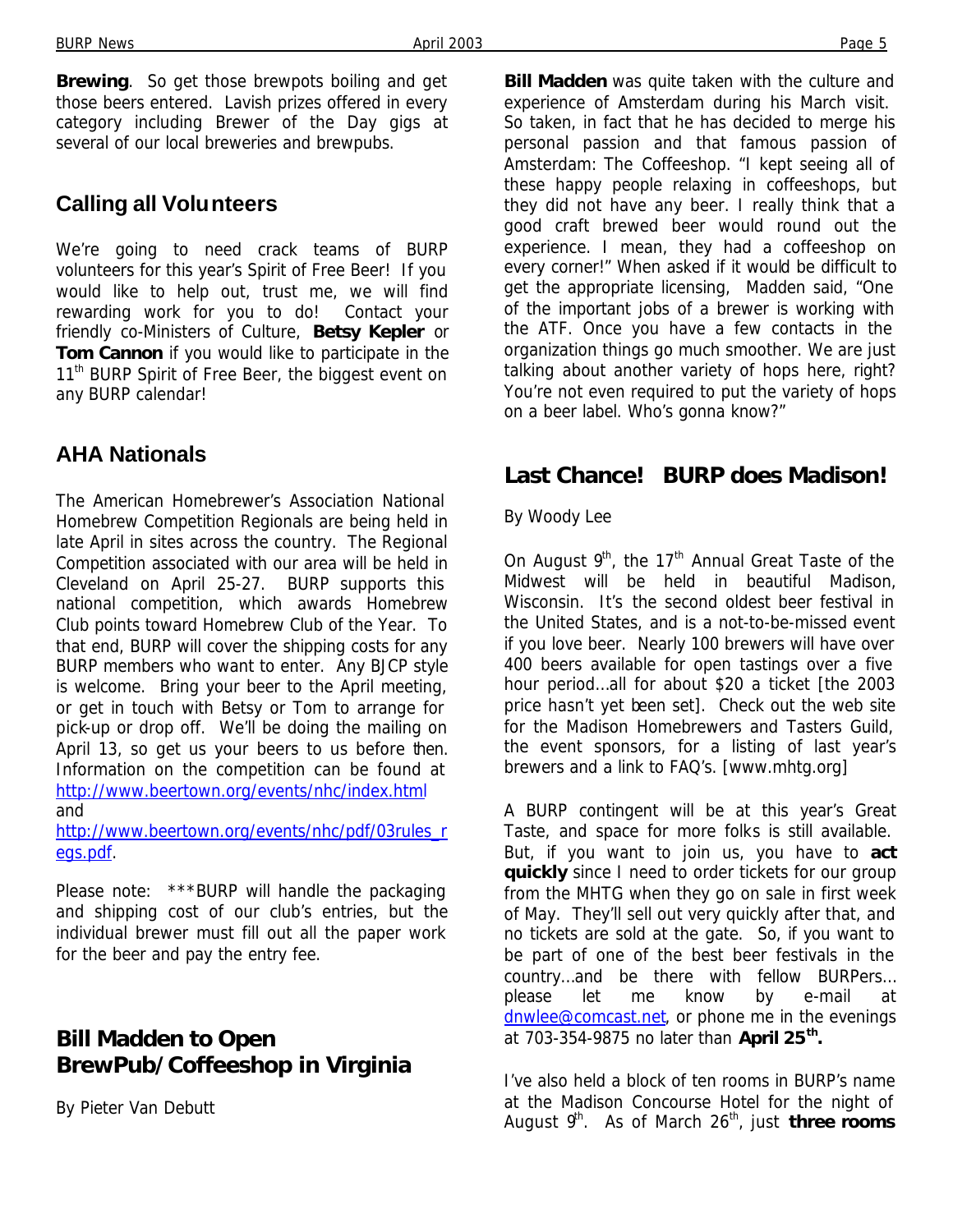**remained available**, so if being part of the preparty or post-party festivities sounds like fun to you, call the hotel NOW and reserve one of the remaining rooms [800-356-8293]. Doubles are \$139/night for Governor's Club rooms, or \$119/night for Concourse rooms. Go to www.concoursehotel.com for more information. So far, everyone has decided to stay at the Concourse on Friday the  $8<sup>th</sup>$  as well as the  $9<sup>th</sup>$  in order to spend an extra night enjoying the many other beer opportunities that Madison offers.

As for transportation to, from, and around Madison, you'll be on your own. My amateur travel planner talents extend only so far. However, flying into either Chicago O'Hare, or Milwaukee will leave you with an easy drive to Madison.

If you have any questions at all, please reach me at the number/e-mail above.

## **BURP 10 and 20 Years Ago**

*Compiled By Bill Ridgely*

#### **20 Years Ago, April 1983**

BURP held its first club brewing competition at the April meeting. The style was high-gravity ale, and the top prize (for an extract-based stout) went to **Bill Quittman** and **Fred Dormer**. The event became the basis for the Dan McCoubrey Memorial Stout Competition, now BURP's longest-running club competition. The winning beer was brewed on Nov 27, 1982 and was made from Edme and Munton & Fison dark extracts, black patent malt, Bullion hops (Saaz for finishing), and Edme dry stout yeast. Original gravity was 1.055, final gravity 1.008.

**Mike McClary** of Unican (maker of steel beverage dispensing containers) was also present at the April meeting as a special guest.

#### **10 Years Ago, April 1993**

The April issue of the BURP News did not feature the usual plethora of April Fools articles. In fact, there was only one (on a Yorkshire Square Kit for Homebrewers) written by yours truly. Otherwise,

the newsletter was chock full of the usual great articles and reviews, including a **Martin Morse** Wooster book review (California Brewin' by Jack Erickson), articles on beer freshness and the latest megabrewer marketing gimmick (fake micro brews) by **Jim Dorsch**, **Wendy Aaronson's** report on the mukeando (cornball salivating) session at her house in March, **Phil Seitz's** article on the opening of Bardo Rodeo in Arlington, and former newsletter editor **Andy Beaulieu's** beer report from his home in Houston, TX. **Tim Artz** also updated the membership on plans for the  $1<sup>st</sup>$  Spirit of Free Beer Competition to be held on May 2.

The April BURP meeting featured a Scottish and Scotch Ales tasting and competition (as well as the deadline for submission of entries to the SOFB). **Mike Horkan** beat out eleven competitors in the Scotch Ale competition with his Strong Scotch Ale. **Rick Garvin** wowed the crowd at the meeting with five pounds of homemade sausage. The raffle featured yet more cases of Sammichlaus & Corsendonk beers from the large stash contributed by **George Saxon** of Phoenix Imports in 1992.

## **MASHOUT to Feature Bedouin Wedding Feast**

#### *By Jedran Seglawi*

MASHOUT has seen a lot of festive dinners in the past. Whole pig, roast beef, beef brisket, and a whole variety of various dishes. I think its time for a Halal main course. **Wendy Aaronson** has kindly volunteered to be the feast coordinator. "I mean, be real, we've had everything else to eat. Remember the year chainsaw Carl hung the pig's head by a rope and put torches around it? We had kids crying. The pentagram was in poor taste too. Nothing like that's going to happen this year. This is MASHOUT, not Walpurgisnacht," said Aaronson. "We are going to need help getting these ingredients together. I can't fit even half of these things in the Mazda. We are gonna need a big honking truck to haul the ingredients, not to mention the serving platter. Maybe Ira and Texas Fred can bring the horse trailer." Contact Wendy to signup for the Feast Crew.

#### **Traditional Bedouin Wedding Feast for 200**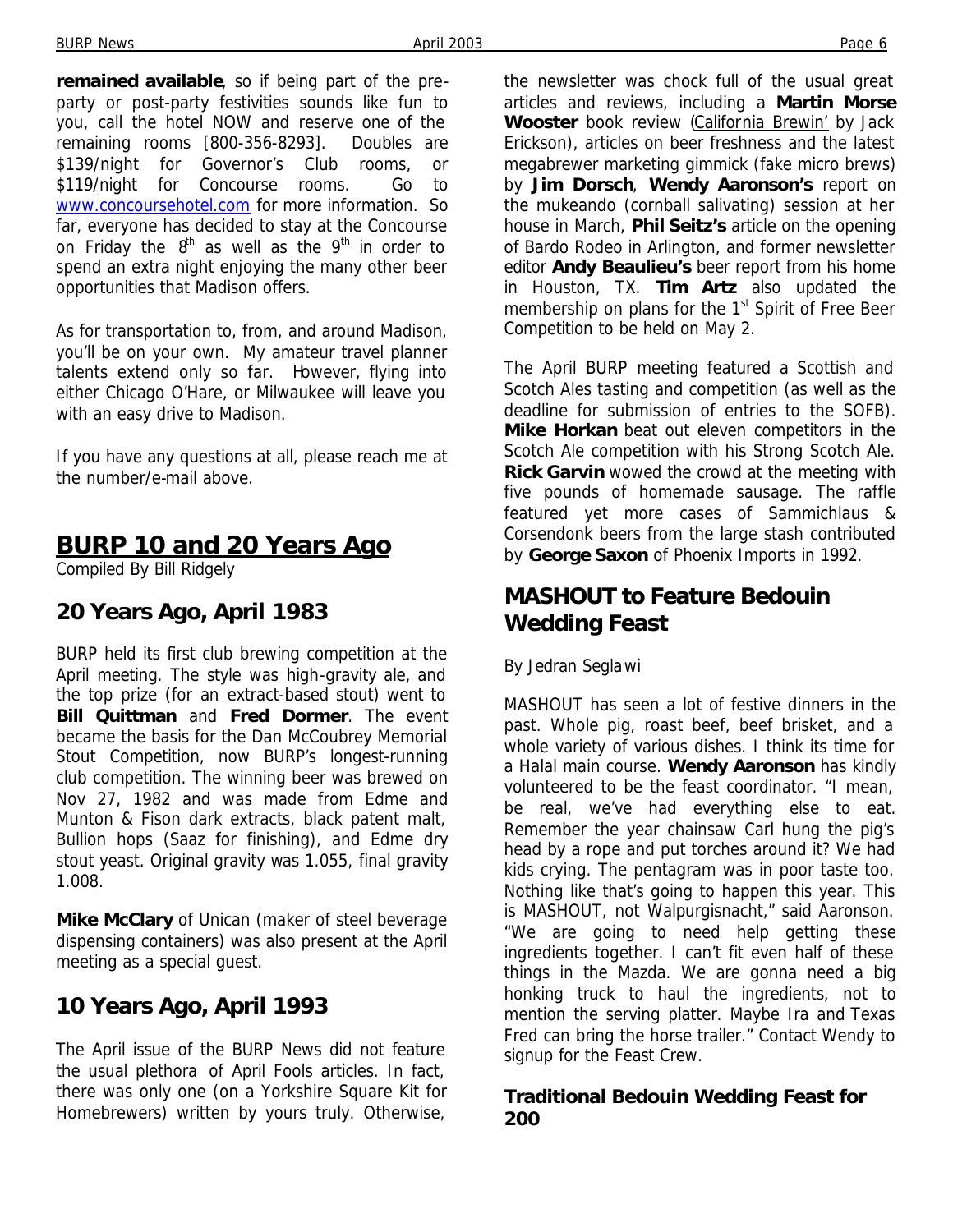Ingredients: 1 medium camel. 1 medium North African goat 1 spring lamb 1 large chicken 1 egg 450 cloves of garlic 1 bail fresh coriander 3 tablespoons mustard

Take the prepared chicken and stuff with the egg, which should be hard boiled, and pad out with coriander. Stuff the lamb with the chicken. Stuff the goat with the lamb. Stuff the camel with the goat. Spike with the garlic and brush with butter before cooking. Spit roast over a charcoal fire at 450 for 18 hours. Top with mustard.

# **Editors' Corner**

*By Christine Lewis, Minister of Truth*

**Articles for the May issue of the** *BURP News* **are due by 5:00 P.M. on Monday, April 28.** As always, all subjects related to brewing, recipes, and travel logs are welcome. Meeting reports are also appreciated.

#### **BURP OFFICERS**

| <b>Office</b>        | <b>Officer</b>     | Phone/E-mail           |
|----------------------|--------------------|------------------------|
| <b>Fearless</b>      | <b>Rick Garvin</b> | $(703)$ 629-4671       |
| Leader               |                    | rgarvin@adrenaline.com |
| <b>Minister of</b>   | Wendy              | $(301)$ 762-6523       |
| <b>Enlightenment</b> | Aaronson           | aaronson@burp.org      |

| <b>Co-Ministers</b> | Tom Cannon        | (703) 204-2256         |
|---------------------|-------------------|------------------------|
| of Culture          | Betsy Kepler      | cannontr@navsea.navy.  |
|                     |                   | mil                    |
|                     |                   | (703) 218-3776         |
|                     |                   | bkepler@congressionalf |
|                     |                   | cu.org                 |
| Minister of         | Christine Lewis   | (301) 412-7317         |
| Truth               |                   | christinel@msn.com     |
| Minister of         | <b>Bob Kepler</b> | (703) 218-3776         |
| Propaganda          |                   | kepler@burp.org        |
| Minister of         | Kathy Koch        | $(703)$ 256-4285       |
| <b>Prosperity</b>   |                   | kdkoch@erols.com       |
| Minister of the     | Jamie Langlie     | $(301)$ 933-3081       |
| Web                 | Paul Langlie      | langlie@burp.org       |
| Libeerian           | Pat Crowe         | (703) 425-8931         |
|                     | Janet Crowe       | crowepj@navsea.navy.   |
|                     |                   | mil                    |
|                     |                   | jcrowe@email.usps.gov  |



# *The Kepler Kitchen*

~ Silesian Sludge Soup ~ (Baltic Porter and Beef Lentil Soup)

Welcome to another edition of the Kepler Kitchen, where everything tastes better with beer. On our recent trip to Poland we were fortunate to find bottles of Baltic porter from the regional breweries of Okocim and Zywiec (o-ko-cheem and zShee-veeetch). Here is a lentil soup recipe from Betsy's brother Chris. It is really tasty! He calls it Silesian Sludge because lentil soup is fairly common in the southern/western Polish region of Silesia; the region which encompasses such cities as Bytom, Chorzow, Gliwice, Katowice, Ruda Slaska, Siemianowice and Zabrze--all of which were once German cities. Additionally, the name refers to the awful coal smoke pollution, which blankets this coal and steel-producing region during winter. It is a good rainy day soup, and is ideally made hours in advance. The whole soup takes on a rich, dark color in the end.

Here's Chris' recipe:

For the stock:

1/2 pound stewing beef, cut into small cubes 1 quart water